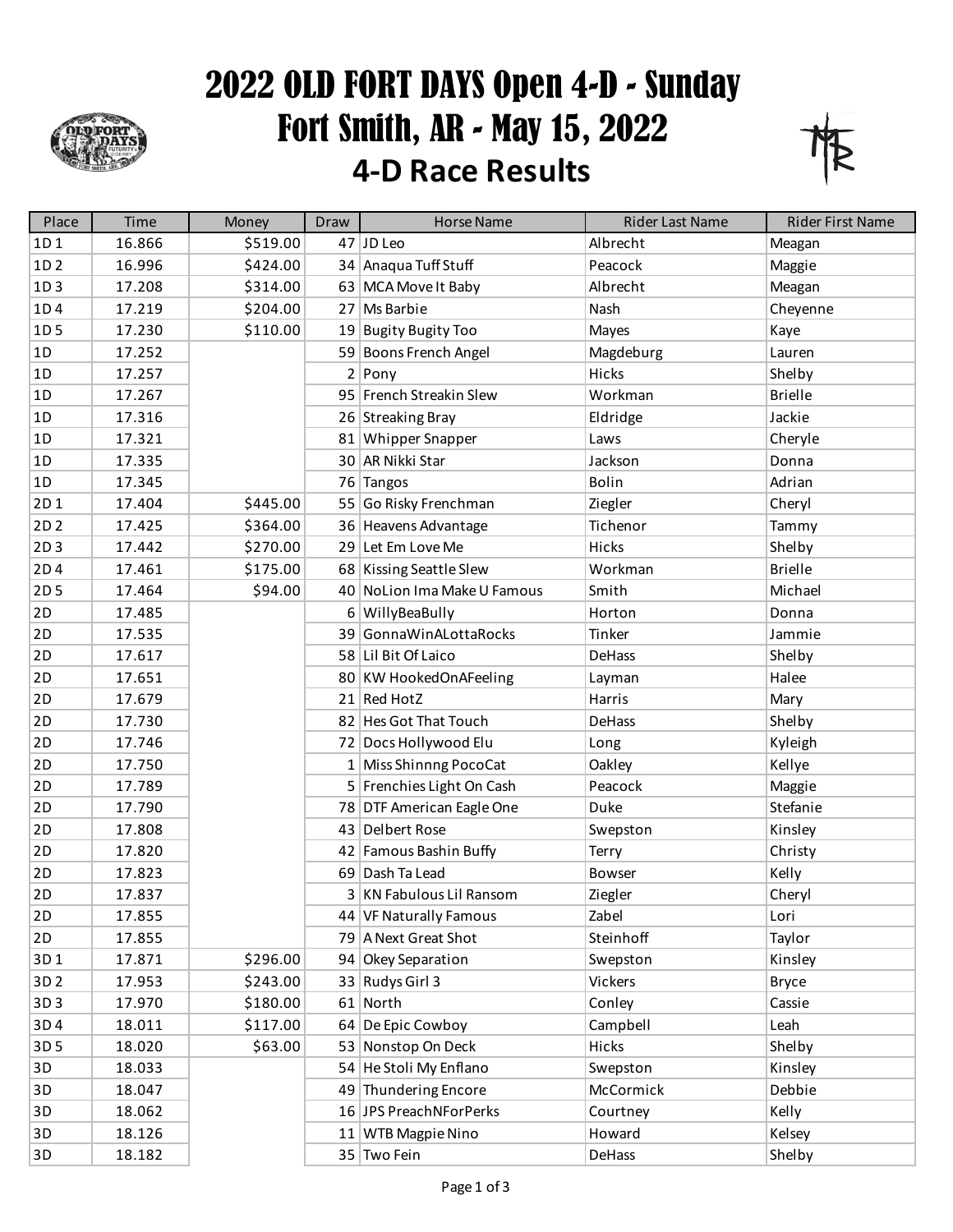| Place           | Time   | Money    | <b>Draw</b> | <b>Horse Name</b>           | <b>Rider Last Name</b> | Rider First Name |
|-----------------|--------|----------|-------------|-----------------------------|------------------------|------------------|
| 3D              | 18.213 |          |             | 66 BA Daddy Wuza Rocker     | Zabel                  | Lori             |
| 3D              | 18.278 |          |             | 70 Famous Mystic Mike       | Crider                 | Chad             |
| 3D              | 18.279 |          |             | 65 Sadie Geaux Seekum       | McCormick              | James            |
| 3D              | 18.332 |          |             | 75 Mr Cash Fuel             | Taylor                 | Jena             |
| 4D1             | 18.379 | \$222.00 |             | 31 Fancy Step Freckle       | Ziegler                | Cheryl           |
| 4D <sub>2</sub> | 18.386 | \$182.00 |             | 38 TwoTimesTheLena          | <b>Butler</b>          | Kaylee           |
| 4D3             | 18.398 | \$135.00 |             | 93 Back The Blue            | Zabel                  | Lori             |
| 4D4             | 18.417 | \$88.00  |             | 96 FirewaterForOne          | Arnold                 | Cindy            |
| 4D <sub>5</sub> | 18.516 | \$47.00  |             | 48 April Theory             | Lenson                 | Rachael          |
| 4D              | 18.593 |          |             | 24 Yabba Dabba Voo Doo      | Magdeburg              | Finley           |
| 4D              | 18.649 |          |             | 60 Leaving Your Legacy      | Miller                 | Shana            |
| 4D              | 18.664 |          |             | 57 Wright Bully Magic       | <b>Butler</b>          | Rachael          |
| 4D              | 18.825 |          |             | 37 Triple Gold Time         | Howard                 | Kelsey           |
| 4D              | 18.840 |          |             | 9 Pony Boy Cartel           | Brown                  | Sheila           |
| 4D              | 18.902 |          |             | 22 SF Classy Kid            | Tait                   | Lesa             |
| 4D              | 19.072 |          |             | 14 Famous HayAbusa          | Marchant               | Amy              |
| 4D              | 19.297 |          |             | 85 Snooky's Bootleger       | Adams                  | Sawyer           |
| 4D              | 19.414 |          |             | 83 Ethan Edwards            | Uhler                  | Carolyn          |
| 4D              | 19.426 |          |             | 56 RRP Downpayment          | Jessup                 | Heather          |
| 4D              | 19.430 |          |             | 25 Rusty Wire               | <b>Butler</b>          | Rachael          |
| 4D              | 19.470 |          |             | 4 Miss O Hena Star          | DeHass                 | Shelby           |
| 4D              | 19.768 |          |             | 20 Hes So Epic              | Duke Racing LLC        |                  |
| 4D              | 19.927 |          |             | 91 Quick Trick Leo          | Boyce                  | Darren           |
| 4D              | 22.048 |          |             | 92 Captain Jack Frost       | Shipman                | Denise           |
| 4D              | 22.062 |          |             | 97 Bearly Any Whisky        | Smith                  | Michael          |
| 4D              | 22.225 |          |             | 77 FS Golden Ticket         | Cleary                 | Rachel           |
| 4D              | 22.441 |          |             | 45 French StinAleyPower     | Campbell               | Leah             |
| 4D              | 22.499 |          |             | 7 Perk On Cimmaron          | Smith                  | Michael          |
| 4D              | 22.506 |          |             | 50 Ty Blazin To Win         | Williams               | Kendall          |
| 4D              | 22.622 |          |             | 15 Taris Pepto Chic         | Culbert                | Terri            |
| 4D              | 22.734 |          |             | 73 Dashin Bye On A Gator    | Duncan                 | Darby            |
| 4D              | 22.788 |          |             | 86 PS Raise A Catman        | Van Lare               | Caroline         |
| 4D              | 22.874 |          |             | 51 Another Shot Of Licorice | Steinhoff              | Taylor           |
| 4D              | 22.897 |          |             | 90 Im Ready To Jet          | Crider                 | Chad             |
| 4D              | 23.009 |          |             | 88 Spidermans Fueltank      | Taylor                 | Jena             |
| 4D              | 23.065 |          |             | 87 PT Credit My Fame        | Ellingson              | Hilary           |
| 4D              | 23.650 |          |             | 28 Frenchmans Top Man       | Thomas                 | Kindra           |
| 4D              | 23.680 |          |             | 62 WorthTheWaitt            | Lenson                 | Rachael          |
| 4D              | 26.326 |          |             | 46 Mr Bold Joe              | McNelly                | Annabella        |
| 4D              | 26.391 |          |             | 84 Bolds Last Okey          | Van Lare               | Fallon           |
| 4D              | 26.562 |          |             | 89 Mary Jane Slick          | Bowser                 | Kelly            |
| 4D              | 27.220 |          |             | 13 Ima Good Guy             | Tinker                 | Jammie           |
| 4D              | 28.150 |          |             | 67 Mercy                    | Swepston               | Kinsley          |
| 4D              | 28.237 |          |             | 74 Buckle Up Im Speedin     | Ellingson              | Grant            |
| 4D              | 28.478 |          |             | 52 Unfaded Fame             | Zabel                  | Lori             |
| 4D              | 88.888 |          |             | 17 Perks Kid Charge         | Malone-Hiett           | Jamie            |
| 4D              | 88.888 |          |             | 71 Euro Express             | Boyce                  | Darren           |
| 4D              | 99.999 |          |             | 10 Bugsys First Timeber     | Miller                 | Debbie           |
| 4D              | 99.999 |          |             | 12 Pure Sweetness           | Diedrich               | Derek            |
| 4D              | 99.999 |          |             | 18 Docs Texas Rhythm        | Raggio                 | Paulette         |